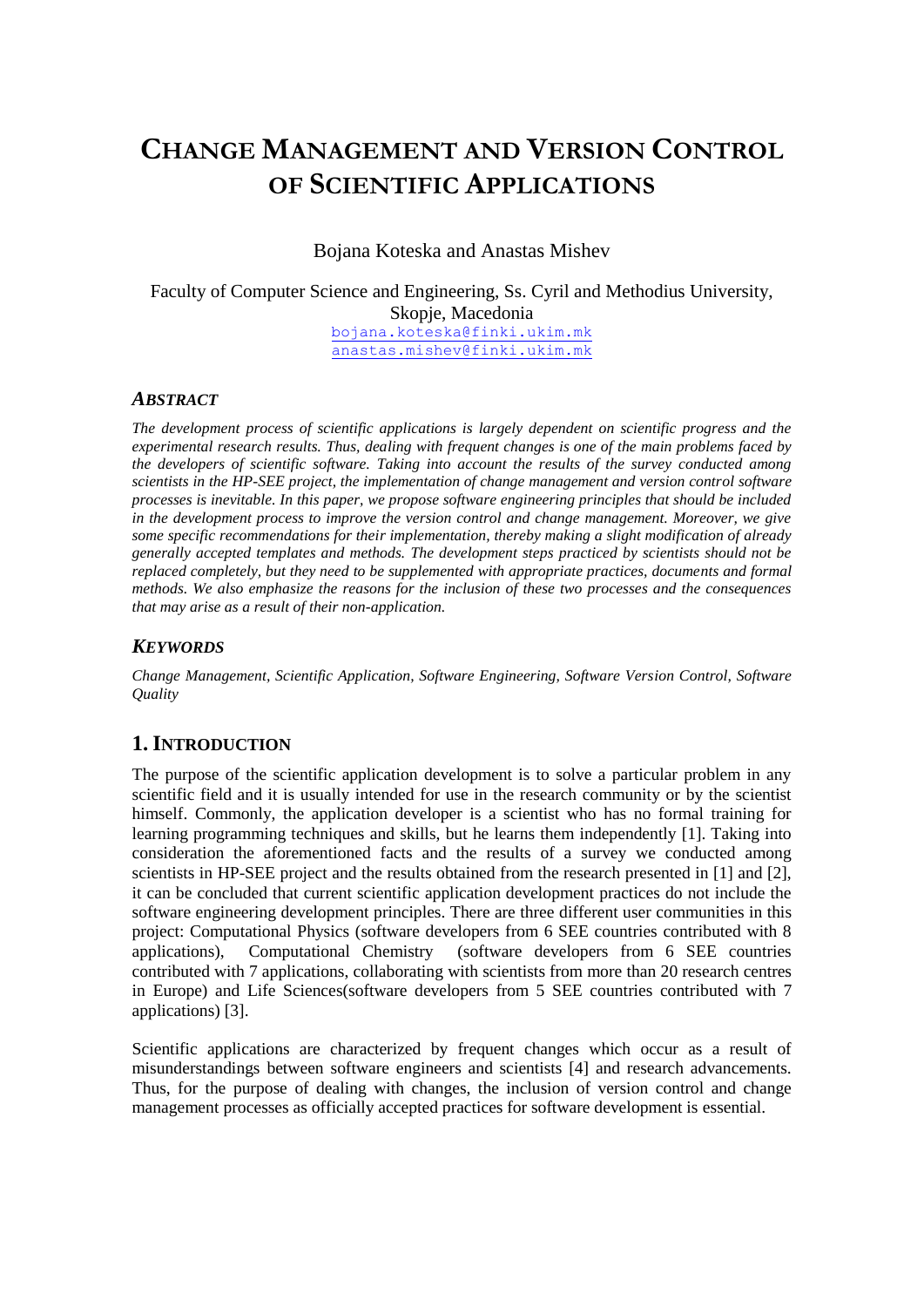In order to change and improve the current scientific development practices, the goal of this paper is to suggest some specific software engineering practices that will help the implementation of version control and change management processes. We also propose a change management plan template and some version control realization ideas. The objectives of this paper are to emphasize the need and to show the benefits of including software engineering principles and software tools for version control and change management of the development process. These recommendations will be helpful for the following reasons: to reduce the number of software bugs; to deal with possible changes; to have a more detailed view of the software evolution process which is important; especially when new members will join the team; to provide better organization of the development activities and to increase overall quality of the scientific applications.

The motivation for writing this paper comes from the results obtained from the survey conducted among the scientists that are part of the project [5]. The results showed that the majority of the development teams do not perform software release version tracking and only few development teams think that it is an important process. Software engineering practices and quality standards can improve the development process of scientific applications by: providing more organized development activities and better management process that lead to reducing the development time; increasing the application quality; reducing the number of errors; etc.

The paper is organized as follows: The background work is presented in the second section. The third section describes the specific development process of scientific applications. In the fourth section, the reasons for performing version control and change management are presented and also the consequences of their non-application. In the next section we propose some specific software engineering practices for improving the software version control and change management plan. We also give some reasons why they cannot be used in the same form in the scientific software development process. In the sixth section, we present a template for change management plan and some software tools for performing the version control. In the last section, we give conclusion and describe our future work.

# **2. BACKGROUND**

Several authors have been writing about version control and change management for scientific software development, but they did not propose any specific practices for their implementation or templates. In [6], the author presented the results from an interview about version control of scientific software and according to the answers there are interviewees who do not use version control, some of them use it without any specific tools and some of them do it consistently with using appropriate tools. Other examples of lack of knowledge by scientists about version control systems are presented in [7].

In [8], the authors stated the benefits from change management and using version control systems. They mentioned: reducing loss of information, raising the actuality of non-code artifacts and monitoring the impact of changes.

In [9], an overview of several change management models that are primarily intended for development of traditional commercial software is given. The authors also proposed a spiral model which is organized in 4 cycles: specification of a new requirement request or a problem with existing products, problem solving (non-technical viewpoint), system engineering and technology-specific (technical solution).

In [10], the authors show that the old way of sending codes by e-mails or by using Dropbox, should be replaced with the use of software version control systems. The authors point out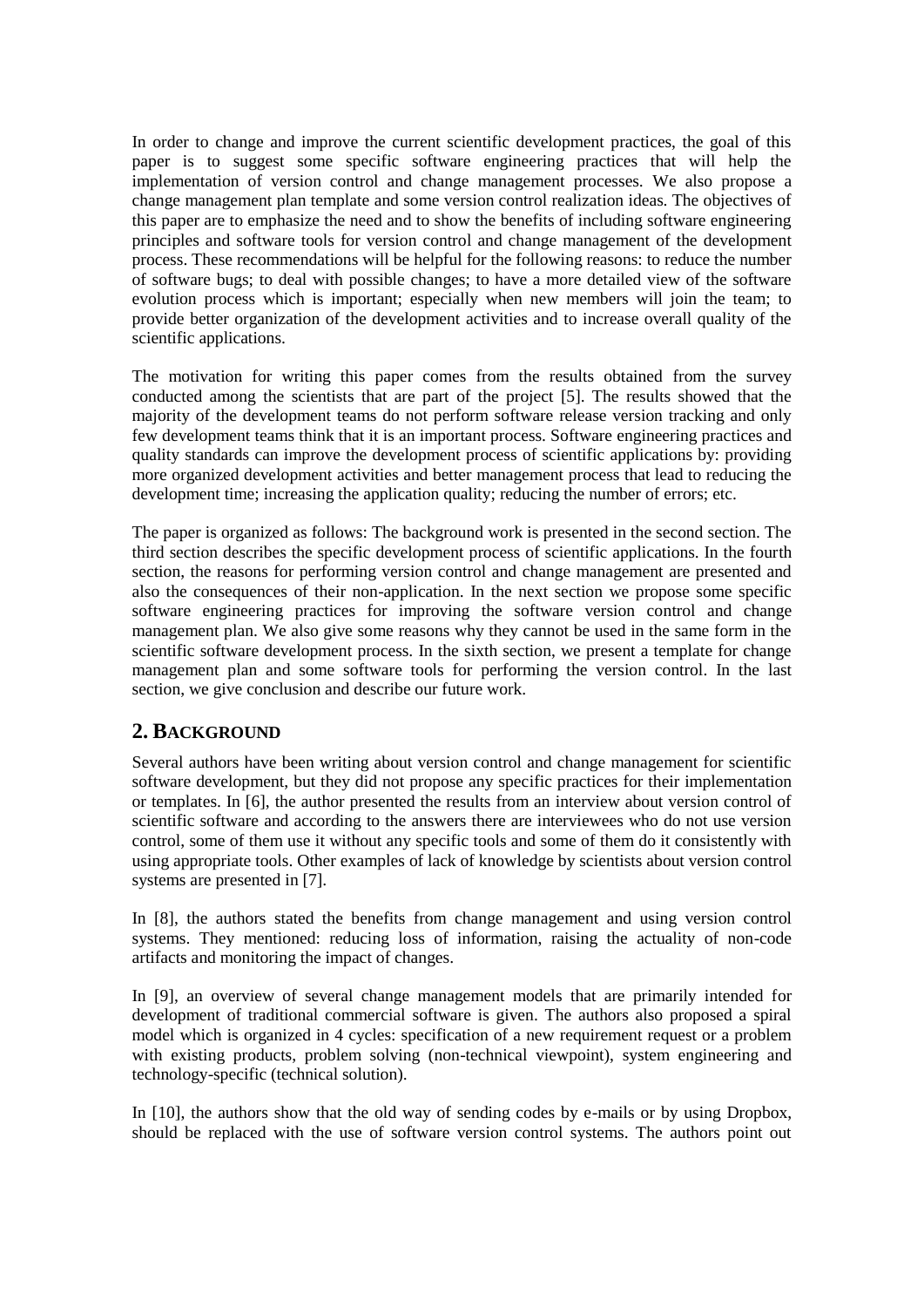systems for performing software version control. These systems provide an option for multiple users to develop all the source code in parallel and to synchronize it later.

The results obtained from the survey [5] confirmed the non-use of formal software engineering practices and as a consequence a number of development teams were not sure whether their software contains bugs or not. The bad development practices are also confirmed by the results from two other surveys [11] [2].

In [12], the authors mention the change management as an important process when bug tracking systems are used in coding and testing phases of the software development. Change management and tracking changes are useful also for the risk management process [13].

## **3. SCIENTIFIC APPLICATIONS DEVELOPMENT**

One of the definitions of scientific applications, describes the scientific application as a software that performs a simulation of real-world activities by using mathematical models and formulas [14]. This definition indicates that scientific applications are not intended for commercial use, but for the advancement of science and scientific research.

Since the scientific application is not intended for commercial use and no other users except scientists exist, the process of defining software requirements is not easy. On the other hand, software engineers often have problems when they want to know the requirements at the beginning of the software development process and scientists do not know them and do not want to write them in a formal form [15]. The requirements definition can be written using specific words in the scientific domain, which are not known for software engineers [16] and usually the additional explanation of the terms is necessary.

The problem of a concise and timely requirements definition imposes a variety of new problems in the later stages of the development process, such as: incorrect test definition or no test definition, delayed testing process, improper error handling, lack of proper implementation plan, occurrence of frequent changes, creation of new software versions which depends on the new requirements definition, etc.

The different cultures and understandings of software engineers and scientists [15] are one of the biggest problems for software development that follows the principles and practices of software engineering.

A conflict of interests occurs when scientists believe that the most important part is to achieve scientific progress and software engineers to develop software correctly. If software works right, scientists do not care if the code is optimized or any possible modifications should be made. Scientists are primarily interested in solving complex problems and mathematical calculations and they do not care how the optimization is performed unless there is free memory space. Checking whether the software works is different from the standard testing process because the validation is performed usually by comparing the results obtained from physical experiments [2].

Not dealing with frequent changes which usually happens because of the scientific progress can result in errors. If version software control is not done properly, only one mistake can destroy the whole software application. This is especially important in the development process of systems that can endanger a human life or nature.

Non-application of release version tracking is also confirmed by the results from the survey among HP-SEE participants and it is shown in Fig.1.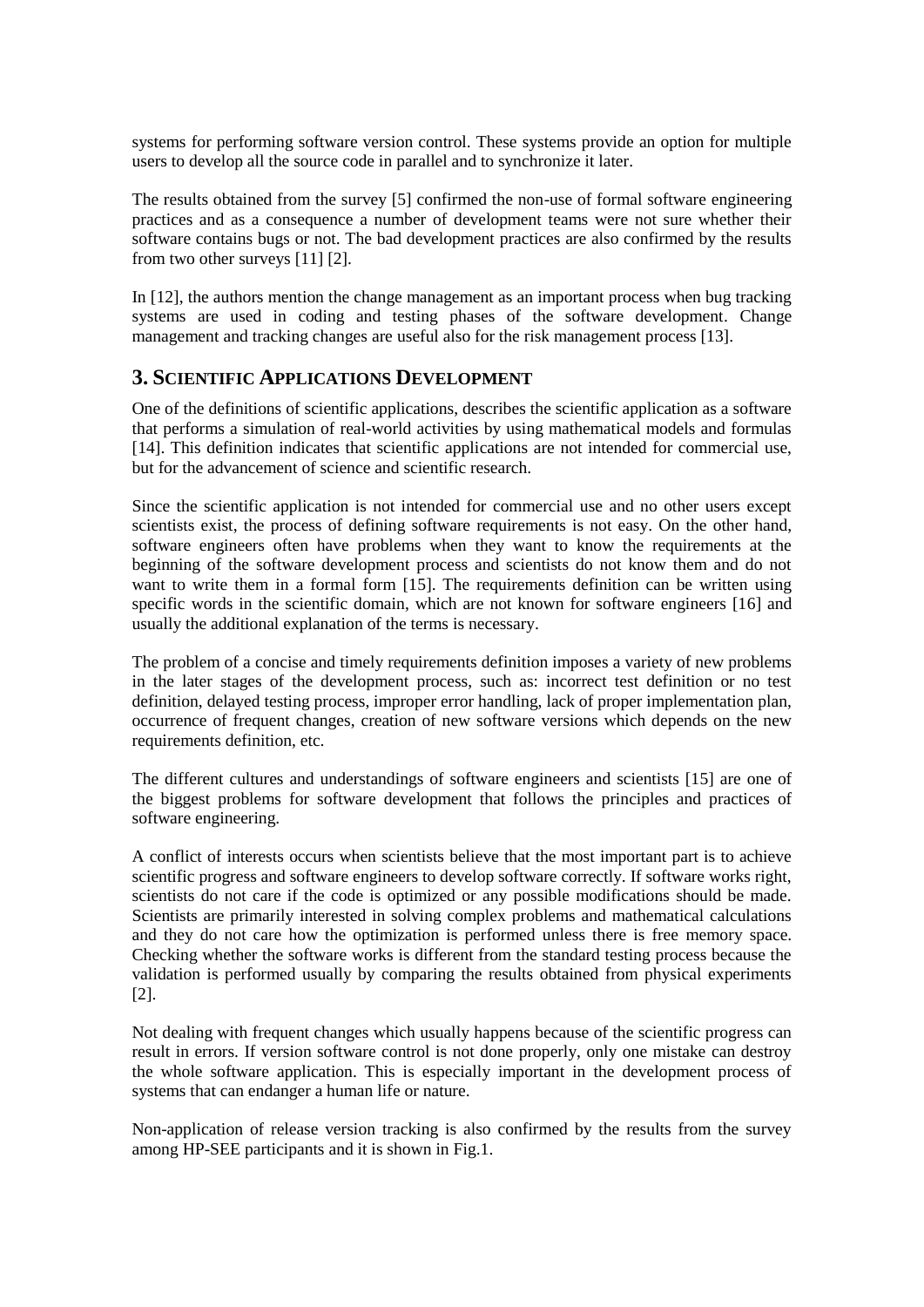The above facts indicate that there is a big difference in the scientific and commercial application development process. Incorrect software development and non-inclusion of software engineering principles have a negative impact on application quality. The development process of scientific software should be flexible, but software engineering practices should be included where possible.



How important is Relea se Version Tracking to you? Do you perfor m Release Version Tracking?

Figure 1. HP-SEE survey results - Release version tracking

# **4. WHY USE CHANGE MANAGEMENT AND SOFTWARE VERSION CONTROL?**

Software change management supports software changes and altering of the software after changes by providing software operation and maintenance [17]. This process is especially important in the final software development stage and its primary goal is to ensure the consistency of the system abstraction levels and parts [18]. One of the reasons for performing the software change management are the constant code changes and changes in requirements that can cause any further changes in software [19].

A change management plan contains information about the change management process and it is a part of the project management plan [20]. It provides a central information system about software changes which is its main benefit [9].

It is useful to create a preliminary change management plan based on previous experience and information about the change types that have occurred before in the software development aimed at solving a similar problem. The main benefit of the change management plan is possibility software to be returned to a previous stable version when something goes wrong.

Software version control is a process of identifying and keeping track of different software versions and releases. It provides management of the source code, electronic documents, paper documents, executable code, bitmap graphics, and other artifacts [21]. The responsibility of the version control system is the resolution of the conflicts which occur as a result of concurrent changes to the same code sections. This system must provide consistent coupling of the changed parts [22]. It is also useful when some code changes and improvements should be made (source code optimization, statement reordering and parallelization).

# **5. SOFTWARE ENGINEERING PRACTICES FOR CHANGE MANAGEMENT AND VERSION CONTROL OF SCIENTIFIC APPLICATIONS**

Given the fact that scientists usually do not apply software engineering practices in the scientific application development process [15][5], they do not consider software version control and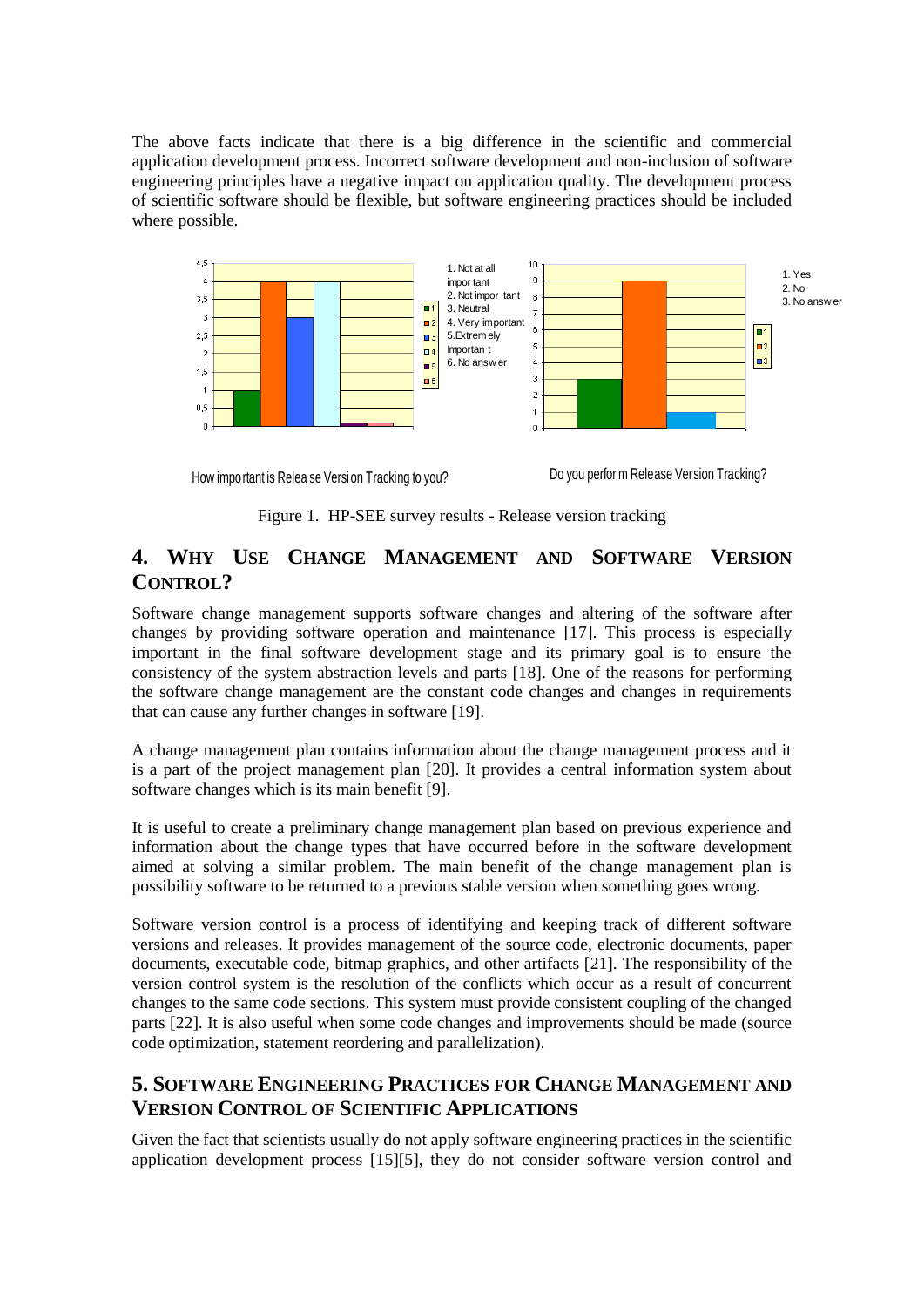change management as important factors for developing quality applications. There are some already accepted software engineering practices which are mostly used in the commercial application development process, but they are still not used in the scientific software development. These practices are primarily oriented to use of specific standards, templates, methods, etc. The research showed that scientists are not familiar with change management and version control process and tools.

The process of making changes in the development process of scientific software needs to be customized according to the current practices of scientific software development, but software engineering principles should be included also. This approach is important so that scientists can easier accept a change and more successful cooperation between the software engineer and scientist can be established.

One of the key questions that must be answered before some changes are being implemented in the development process of scientific applications is how to adapt to software engineering change management practices and software version control. The first thing that needs to be done is to determine the characteristics of scientific software and to identify differences in the development process between the commercial and scientific applications. Next, the existing practices for change management and software version control should be modified in order to cover all the specifics of scientific software. In addition, the basic development concepts that are already accepted as standards of quality should be followed. Modifications must enable flexible change management process and software version control. Version control software should to be amended in accordance with the application needs.

The model cycle presented in [9] is shown in Fig.2.



Figure 2. Change management model

This model can be easily adapted to change management in scientific software development. Several minor modifications should be made, i.e. some parts of the 4th cycles should be removed and some steps in each of the cycles should be added. We propose the following modifications:

- The steps: "define an interest group" should be removed (no special interest group exists);
- The step "acceptance testing" should be replaced with "validating the results using the results obtained from the physical experiment" or if it is not possible with "validating the results using theory or universally accepted solutions"; (no real users exist);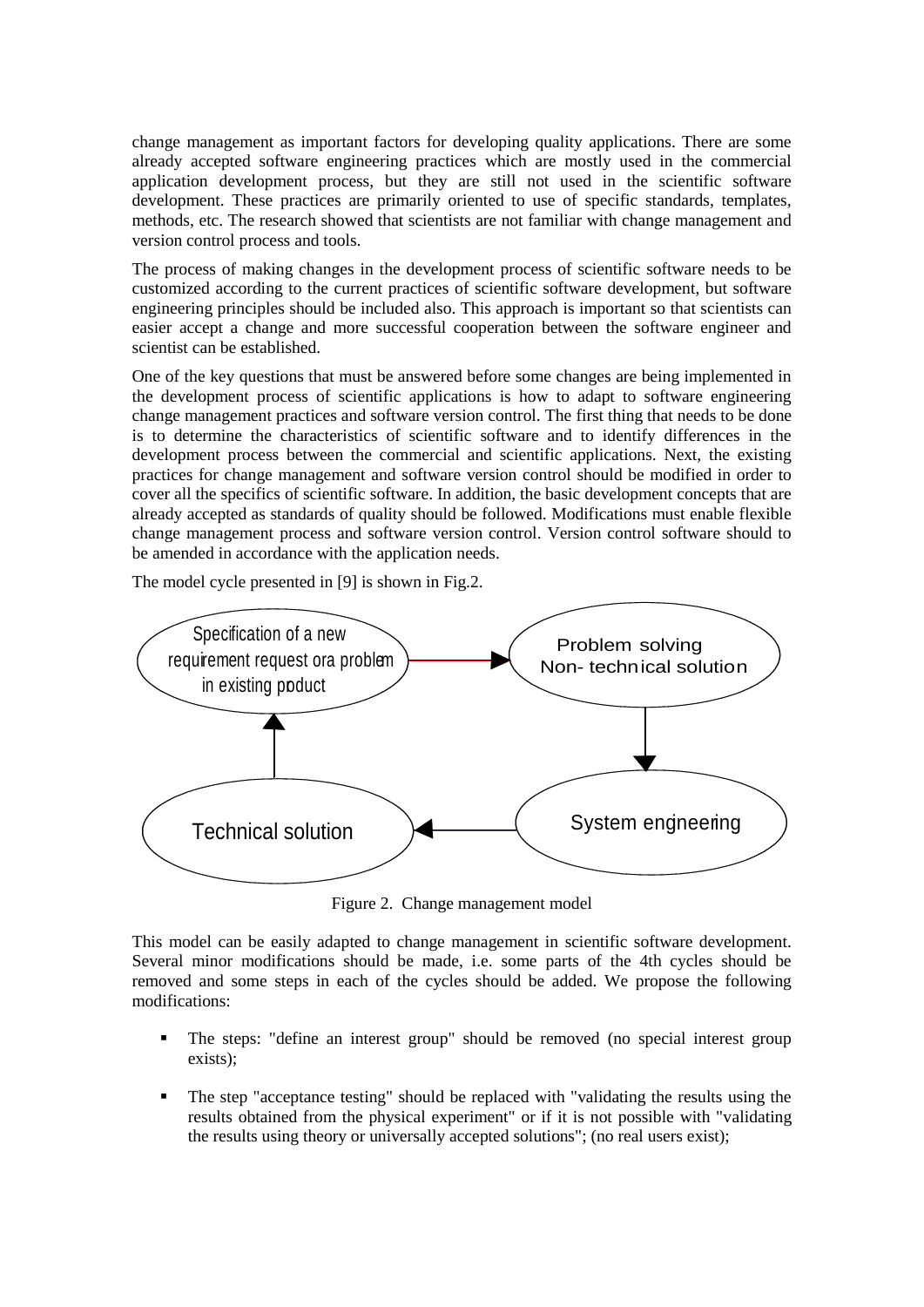A new step "coordination between scientists and software engineers" should be added at the end of the 2nd cycle.

The process of scientific software version control should be done by using software tool that provide a user-friendly, collaborative and efficient environment. One of the most important things to consider when choosing the version control tool is the ability to provide coordination between changes made on the same code sections at a time and visual representation of the changes made in each version compared to the previous.

Non-application of the software engineering practices in all development phases, especially change management process that occurs as a result of code error correction or software upgrading leads to the creation of low quality applications and unsolved problems. This kind of approach must be replaced by the inclusion of software engineers and professional testers in the development team and changing the bad habits. They will show the scientists how to use some methods, formal engineering principles and tools to automate some of the developing activities. Since no real users exist, the acceptance testing should be replaced by validation using the results obtained from experiments. Also, the coordination between scientists and software engineers is an important factors for the successful development process.

# **6. CHANGE MANAGEMENT AND VERSION CONTROL IN PRACTICE**

### **6.1. Change Management Plan for Scientific Applications**

Change management plan is an important step that needs to be done before the process of application development starts. In scientific software development the need for creating such a plan is indispensable because changes are an integral part of the application development and they usually occur in unexpected time. One of the goals of this paper is to propose change management plan for scientific application development.

We propose the following structure of the change management plan document:

**Project description**. This is the section where the problem that need to be solved is explained and also some specifics about its development from logical and technical points of view are briefly described.

**Glossary**. In this part the terms used in the whole document should be defined. The words used in the scientific domain should be included also. The Glossary is required mostly for software engineers that will join the development team in the future.

**Change control responsibilities**. The responsibilities of the development team members that are part of the change management process should be specified. In addition, each member must get specific tasks for different types of changes such as: persons responsible for change identification, change implementation, risk identification, writing code status, etc.

**Change management approach**. This section describes the process of dealing with changes, i.e. an approach that should be used to handle each change. The changes should be divided according to their type. If there are more different types, a certain solution for each change type should be proposed. The process of dealing with changes should be described in detail, starting from a change request to their realization. This section must be supplemented constantly when any change is approved and implemented. This information can be used as official documentation and that will be useful when new a member joins the development team. The document should contain change description, change scope, change impact, details about its implementation, possible risks and state of the code before and after the change for each change (software version control can be used for getting the data).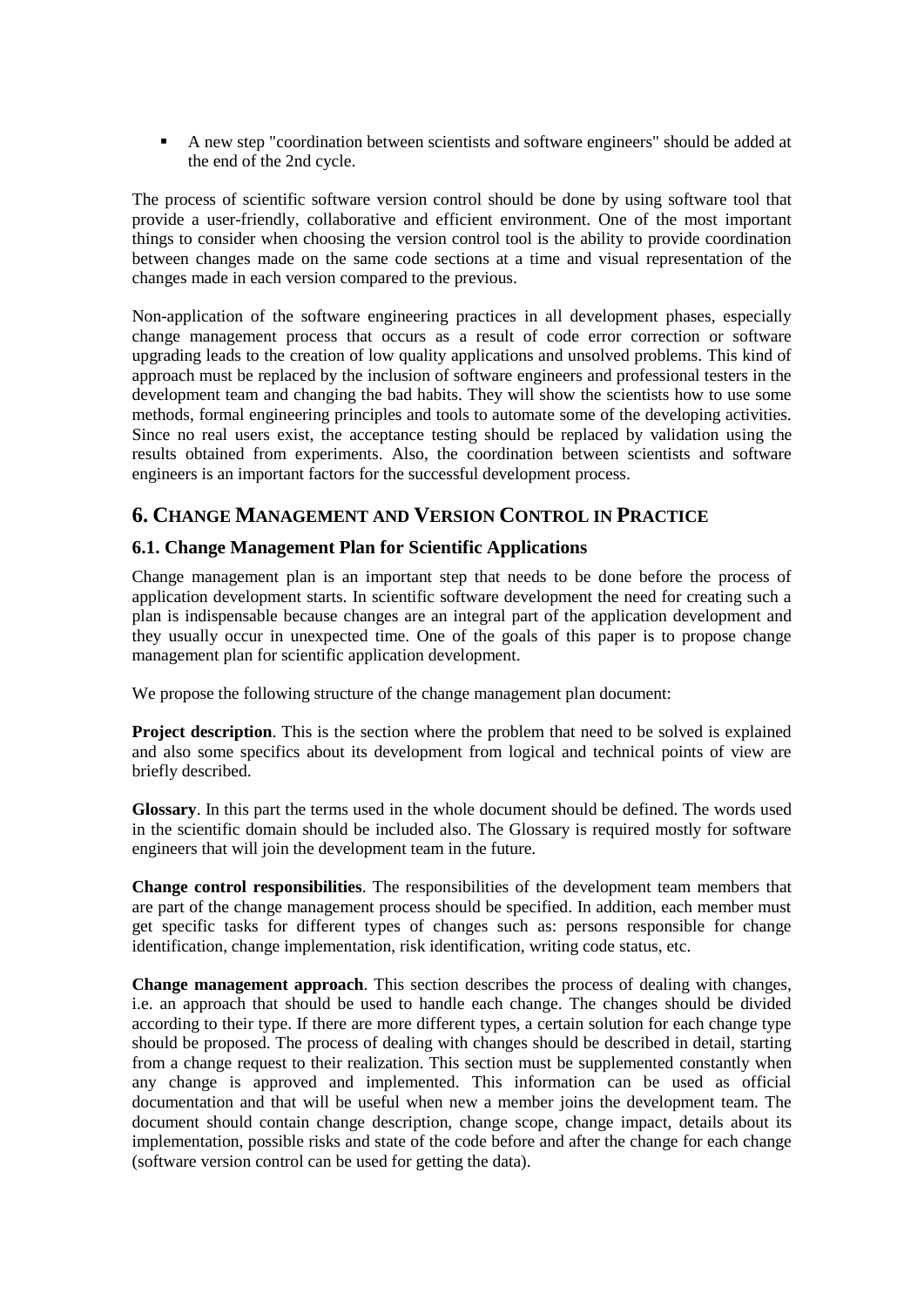**Change description**. The description of the change shall be given in this section. The problem that has to be solved by this change should be described in more detail.

**Change scope**. The reason for making the current change should be described in more detail and the benefits of that change should be stated.

**Change impact**. The change impact must be stated in order to express all the consequences that arise as a result of the code changing.

**Software status before/after the change implementation**. This part should be used to show the differences between the code segments that are affected by the current change. If a software version control system is being used, then it can help the process of showing the code status before and after the change.

**Change implementation**. It explains the technical solution of the change problem. This step is especially useful for the software engineers and scientists that will join the development process later.

**Risks identification**. This part is intended to identify all the risks that can appear as a result of change implementation. Each of the possible risks should be described in details. The following information should be written: risk type, affected code segments, modules or implementation logic and future modifications that might happen.

**Change validation**. Software validation is the process of testing. This section should shortly describe the testing method used to check the functionality of the system after the change is being implemented and the final results should also be presented. If the physical experiment is performed, then the conclusion of the comparison between the experimental results and final application results should be given.

The change management plan must be created before the software development starts and it must be gradually upgraded. A good strategy of dealing with changes allows much more control of the development activities from the beginning and it provides higher quality of the change management process and the whole scientific application. In addition, the developers acquire good developing habits and they adopt some basic software engineering practices which are part of the software quality standards.

### **6.2. Version Control Tools Selection**

No universally accepted version control tool for scientific application development exists. In order to select the most appropriate software tool for version control, the development team must define the needs and goals of the scientific application. It is important to state all the constraints because that will help the selection process. The experience of the scientific community members for developing applications of similar type can help when choosing a tool.

The tool selection depends on different factors such as: application size, number of team members, the need for details, log and report types, visual representation of changes, etc.

Some of the open source available tools for version control designed for different operating system environments:

 Git - distributed version control tool available for multiple platforms: Linux, Windows, Mac OS X, Solaris. It provides cheap local branching, convenient staging areas, and multiple workflows [23].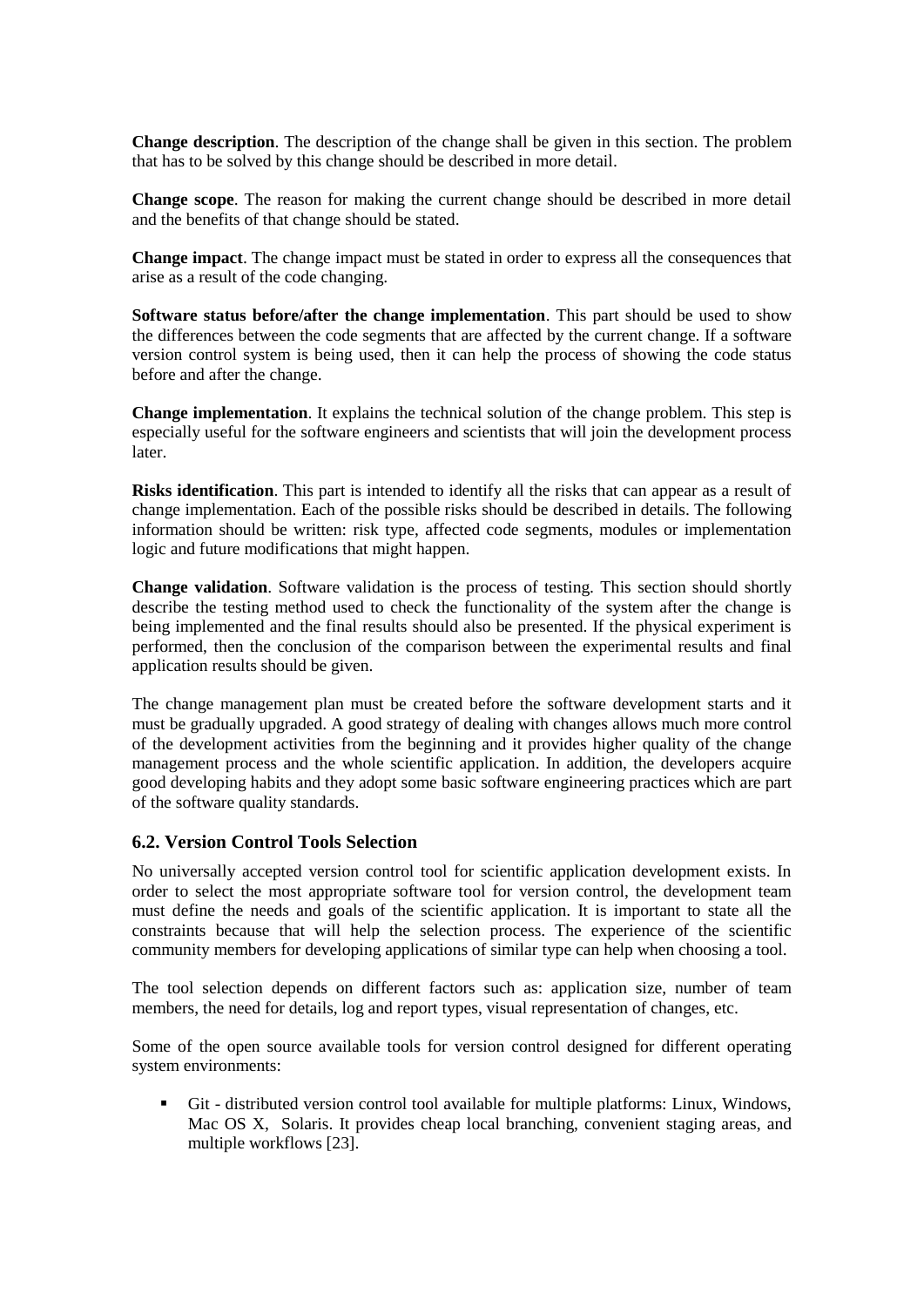- Subversion central version control system which is part of the Apache Software Foundation and it provides reliable, simple, and safe environment [24].
- CVS client-server version control system for Unix-like and Windows operating systems. It provides source and document changes recording and flexible modules database [25].

CVS is an older version control system and it is rarely used today. For users who prefer faster and distributed solution we recommend Git. Otherwise, users who want more centralized access and organization, and easier maintenance process should use the Subversion system.

## **7. CONCLUSIONS**

In this paper, we have outlined the software engineering practices that should be used for change management and version control of scientific applications. Inspired by the results of the survey which showed that scientists do not care much about the process of dealing with changes, we also proposed a change management plan template. Our research has shown that change management and version control are crucial steps in the development process, especially in a development environment when changes happen often. The proposed template and modification of the existing change management model can be easily adapted to any scientific application development process. Using software engineering practices will increase the quality standards in the scientific application development.

Our future research will be oriented to propose a framework for scientific application development, where more detailed and specific software engineering practices for different types of applications will be given for each of the development phases. This framework should provide a concept for developing quality scientific applications.

### **ACKNOWLEDGEMENTS**

This work was supported in part by the European Commission under EU FP7 project HP-SEE (under contract number 261499).

### **REFERENCES**

[1] J. Segal, (2008) "Models of scientific software development", in SECSE 08, First International Workshop on Software Engineering in Computational Science and Engineering (Leipzig, Germany).

[2] V.R. Basili. et al, (2008) "Understanding The High Performance Computing Community: A Software Engineer's Perspective", *IEEE Software*, Vol. 25, pp29-36.

[3] HP SEE official web site, http://www.hp-see.eu/

[4] J. Segal, (2003) "When software engineers met research scientists: a field study", technical report, Department of Computing, Faculty of Mathematics and Computing, The Open University, Walton Hall, Milton Keynes, United Kingdom.

[5] B. Koteska & A. Mishev, (2013) "Software engineering practices and principles to increase quality of scientific applications", in: Markovski, S., Gusev, M. (Ed.), *ICT Innovations 2012, Advances in Intelligent Systems and Computing*, Springer Berlin Heidelberg, Vol. 207, pp245-254.

[6] R. Sanders, (2008) "The development and use of scientific software", MSc thesis, School of Computing, Queens University, Kingston, Ontario, Canada.

[7] G. Wilson, (2006) "Where's the real bottleneck in scientific computing?", *American Scientist*, Vol. 94, pp5-6.